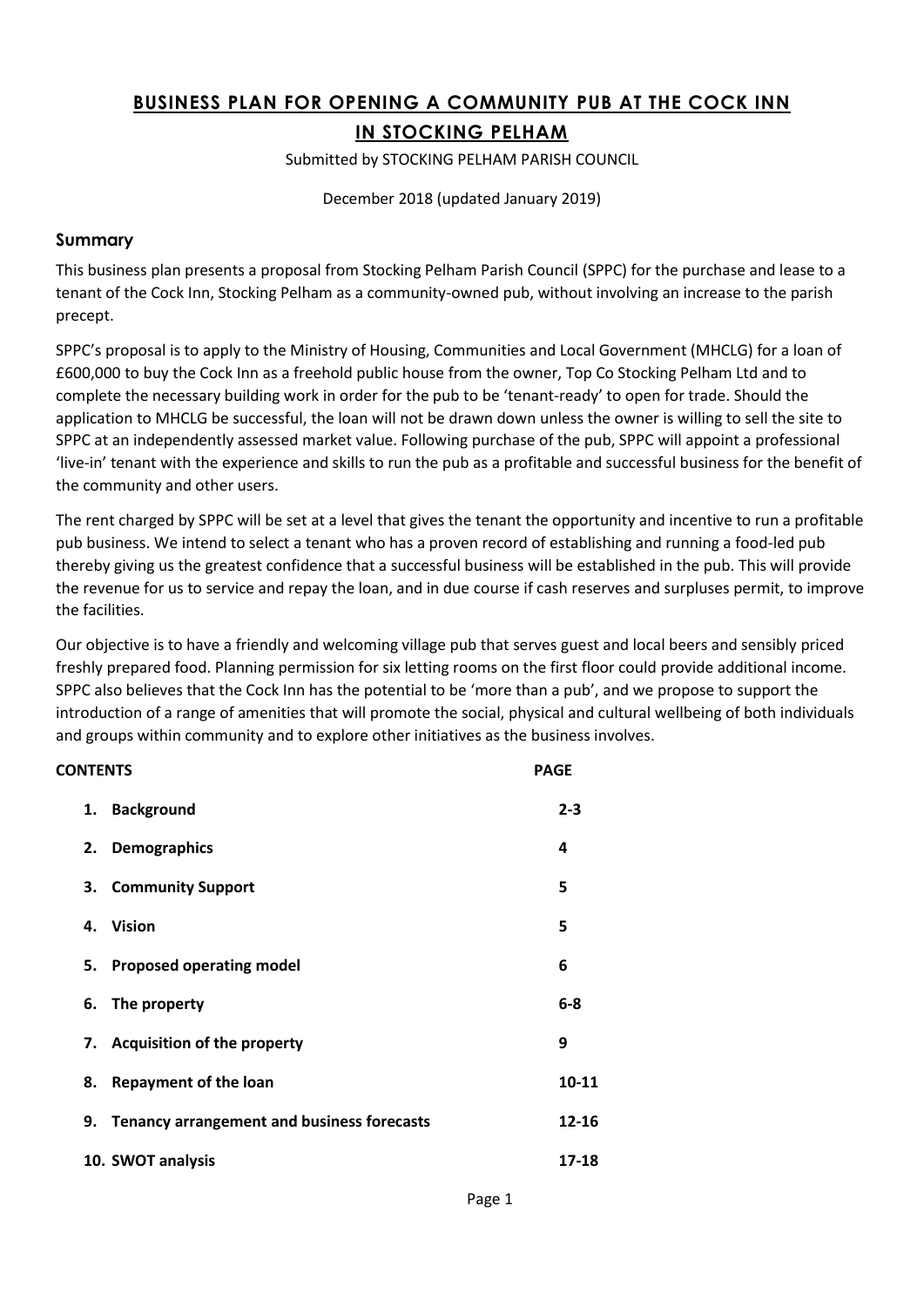

Draft Street Elevation of the Cock Inn, Stocking Pelham by Hertford Planning Service on behalf of Winchmore Developments (previous owners of the pub)



Photograph of Cock Inn showing rebuilt exterior shell, when it was offered for sale by Christie & Co on behalf of Winchmore Developments (photograph taken in June 2017)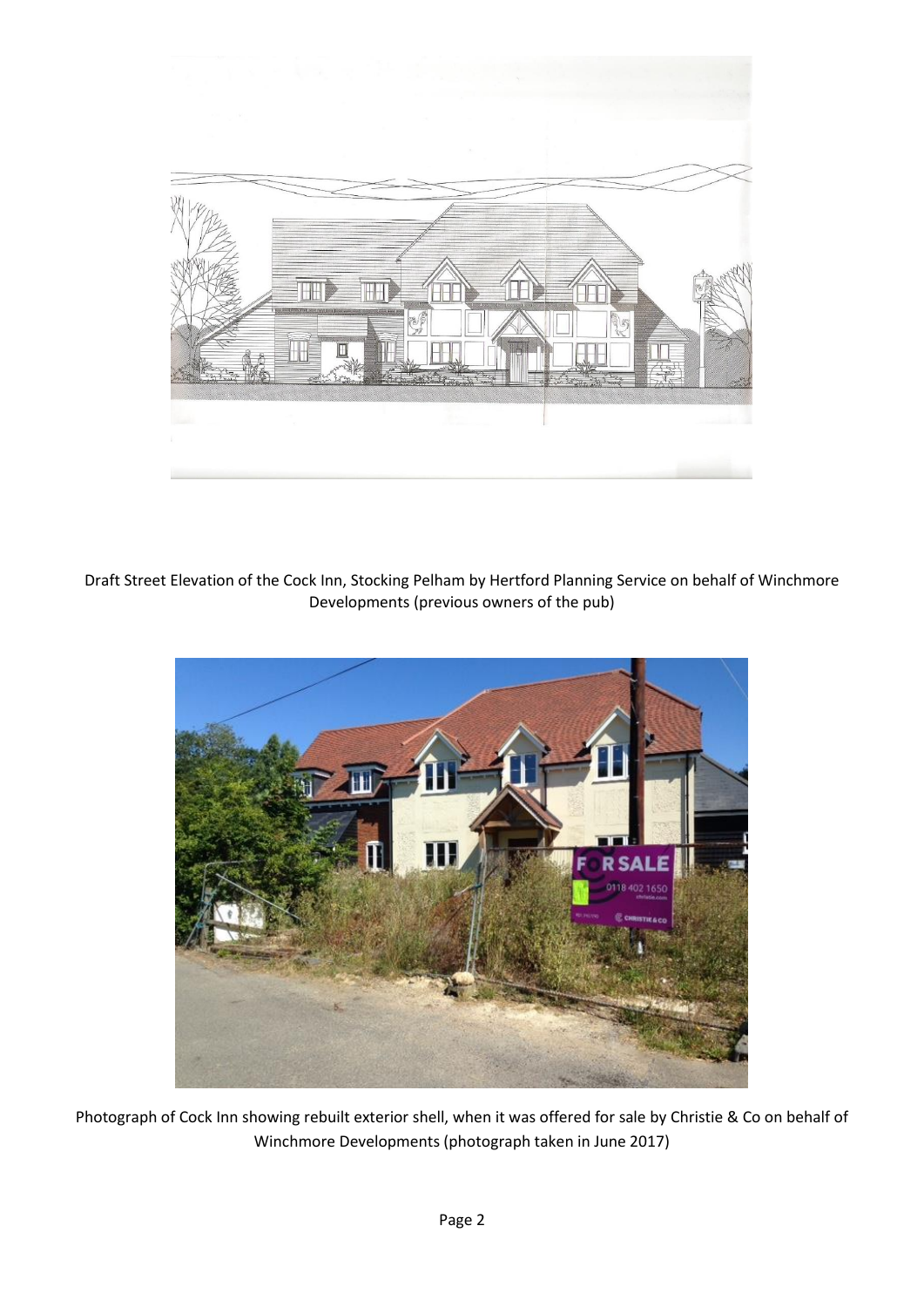### **1. BACKGROUND**

- 1.1 The former historic thatched Cock Inn was a listed building and the sole pub in the village of Stocking Pelham. It burnt down in 2008 and the building was subsequently de-listed. The publican sold the site to Winchmore Developments Ltd, with planning permission for the erection of a public house alongside two dwellings as enabling development. This planning permission was subject to a Section 106 agreement to ensure that a public house would be built to an 'operational state'. 'Operational State' is defined in the Cock Inn 106 agreement as follows; … *until such time as the public house has been constructed and put into a* state where it is capable of being granted a licence under Part 3 of the Licensing Act 2003 to the reasonable *satisfaction of the Director (of Planning).*
- 1.2 The building was constructed in shell form and although the kitchen, toilets and cellar were not in an operational state, a premises licence (PL 1067) was secured on 9<sup>th</sup> September 2013. The premises licence was not renewed the following year. In January 2016, the Director of Planning at East Herts Council confirmed in writing that the 106 agreement had been fulfilled to his satisfaction and that both dwellings which had been permitted as 'enabling development' could be occupied.
- 1.3 The present owner Top Co Stocking Pelham Ltd, bought the public house and car park site on 1<sup>st</sup> December 2016 for £300,000 from Winchmore Developments (common director Shaun Savage). On 29<sup>th</sup> July 2016 SPPC received notice of a planning application for change of use of the unfinished building to a 5-bedroom dwelling. This was refused by the East Herts Council (EHC) on 6th October 2017 and an appeal was dismissed by the Planning Inspectorate in May 2018.
- 1.4 A second application, for conversion to a shop and four dwellings has recently been dismissed after an appeal to the Planning Inspectorate, decision dated 16<sup>th</sup> November 2018.
- 1.5 Stocking Pelham Parish Council has a remit to protect parish assets. The Cock Inn has been a thriving and much-valued local amenity for more than 300 years. It is the view of SPPC, strongly supported by the local community, that a public house at the site of the Cock Inn is a viable business opportunity and has the potential to flourish as a valuable community asset and a successful commercial venture which supports local employment. If SPPC purchase the Cock Inn, the pub will become a SPPC asset and will be subject to the rules and conditions of the council. If the Cock Inn cannot be saved, there will almost certainly never be another pub in Stocking Pelham and without such an amenity, growth of the community will be unsustainable.
- 1.6 With many letters of support from the community, Stocking Pelham Parish Council successfully nominated the Cock Inn as an Asset of Community Value (ACV). The decision to list the Cock Inn as an ACV was later upheld by East Herts Council (EHC) following an appeal. The owner has since given notice that the property is on the market and that SPPC has first option to buy it, as specified by the ACV. The six-month moratorium period during which SPPC must make an offer for the pub ends on **5th January 2019**.
- 1.7 A pub viability report with reference to the Cock Inn was commissioned by EHC in December 2016. This was provided by Mr A J Wheeler of Fleurets Chartered Surveyors (Appendix 1). Mr Wheeler gave careful consideration to the future viability of the Cock Inn as freehold pub in terms of its trading potential and the profitability for the operator. He concluded that subject to a willing seller and a willing purchaser reaching an appropriate agreement on price, the Cock Inn represents a viable business proposition for use as a public house for freehold owner occupation.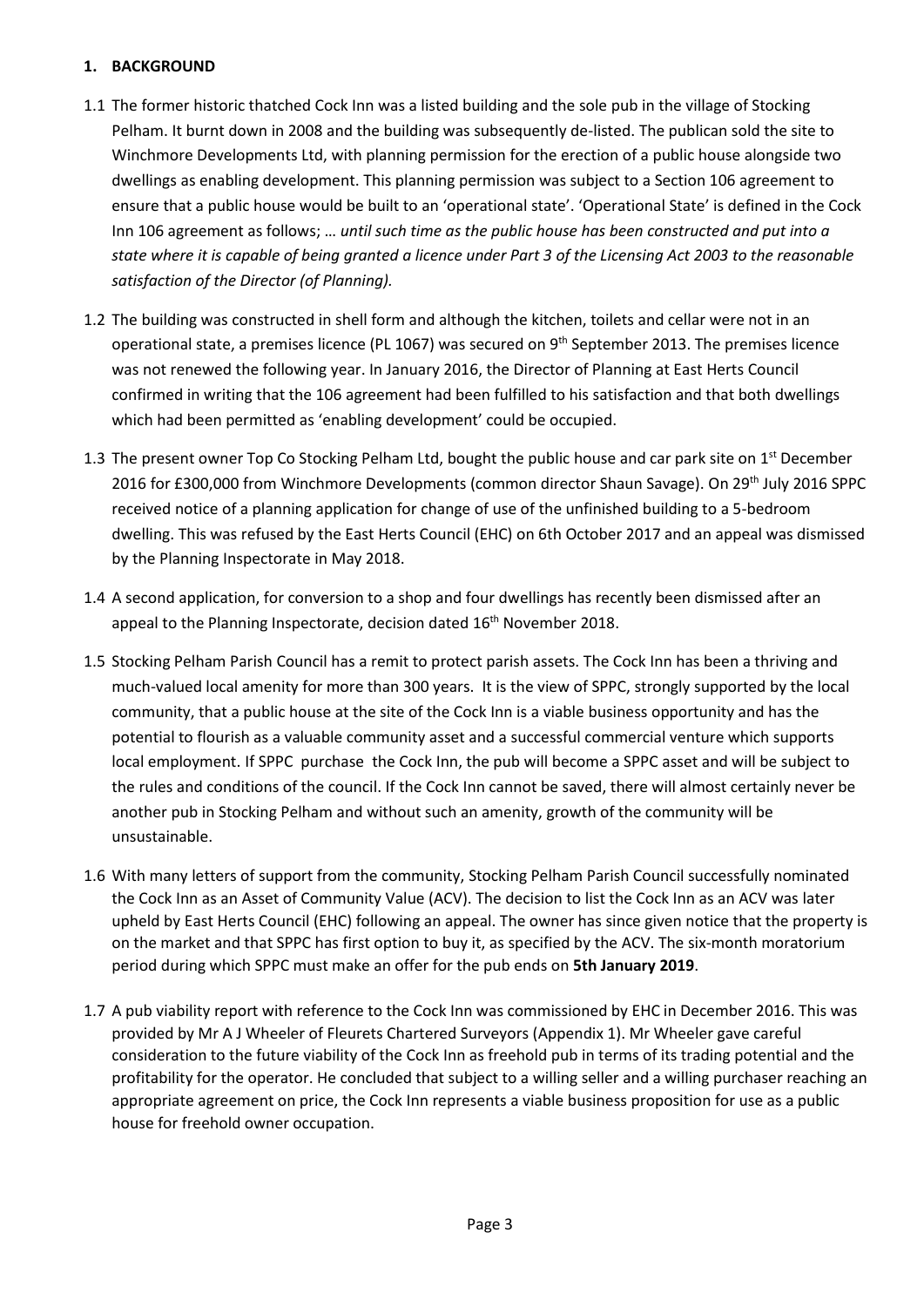## **2. DEMOGRAPHICS**

- 2.1 Although Stocking Pelham is a small rural village with a voting population of 154 (Electoral Register 2017- 2018), the former Cock Inn drew regular custom from the wider community in addition to local residents. Just one mile away is the larger village of Berden, with a population of 465, (according to the 2011 Census). There is no pub in Berden and residents have historically considered the Cock as their local. Stocking Pelham is part of a community made up of three 'Pelham' villages. Strong links with both Brent Pelham and the larger village of Furneux Pelham are well-established.
- 2.2 Rural pubs are a popular destination for residents of local towns and the recent significant increase in the number of new houses in the neighbouring market towns of Bishop's Stortford and Buntingford is likely to increase the number of potential visitors to the Cock Inn.
- 2.3 It is anticipated that the proximity of Stansted Airport and of popular tourist destinations such as Audley End House, Thaxted and Saffron Walden could provide regular all-year round business for possible future availability of letting rooms at the Cock Inn.
- 2.4 The site of the Cock Inn benefits from a prime, centrally-located position within the village, at a road junction that sees regular passing traffic. An enclosed pub garden at the front of the building benefits from sunshine all day, making it a desirable destination for much of the year for both local residents and for visitors from regional towns. This is a scenario that has already proved successful at the Catherine Wheel in Albury (which was also rebuilt following a fire).
- 2.5 In a rural area such as Stocking Pelham, which lacks community facilities, a local pub is regarded as 'the hub', vital to social cohesion and to combat loneliness. A new Cock Inn is consequently highly-valued and would be well-supported. In a report commissioned by East Herts District Council to assess the viability of the Cock Inn, it was confirmed that there is a 'pub-culture' in the area and that a pub at this location would be viable. (Appendix 1)
- 2.6 Letters written by members of the community indicate that in the years before the Cock Inn was destroyed by fire it was an extremely popular pub, with a good reputation for food and as a local meeting place. At weekends it was often impossible to secure a table for dinner unless it had been pre-booked. The Cock Inn was in regular use by organisations such as the Cricket Club, Pre-school Group and Young Farmers and also received considerable passing trade from visitors, including many cyclists and ramblers.
- 2.7 There are a number of pubs in the area which have successfully re-opened after a period of closure. The Golden Fleece in Braughing was left derelict after a failed attempt to convert it to a residence. It re-opened for business in 2010 and is now a thriving pub with excellent reviews. The Black Horse in Brent Pelham was destined to become a housing development until a local landowner decided to buy it and appoint an experienced landlord. It re-opened in 2016 and has quickly re-gained a strong customer base and an excellent reputation. The Catherine Wheel in Albury burnt down in 2004 but was rebuilt and re-opened in 2007. Above average levels of trade were soon established and the pub continues to be popular following a recent change in management.
- 2.8 Community-owned pubs have achieved success in this part of the country. In 1991 The Green Man at Thriplow was under threat of being sold as a house. Luckily pressure from locals prevented this and pub was bought as a free house. In 2013, 71 shareholders from Thriplow and surrounding communities contributed varying amounts to ensure the pub would remain the open. It is now an award-winning pub. The STRAP campaign to save The Railway Arms Pub in Saffron Walden as a community-owned pub has reached a £250,000 target via a share-ownership scheme.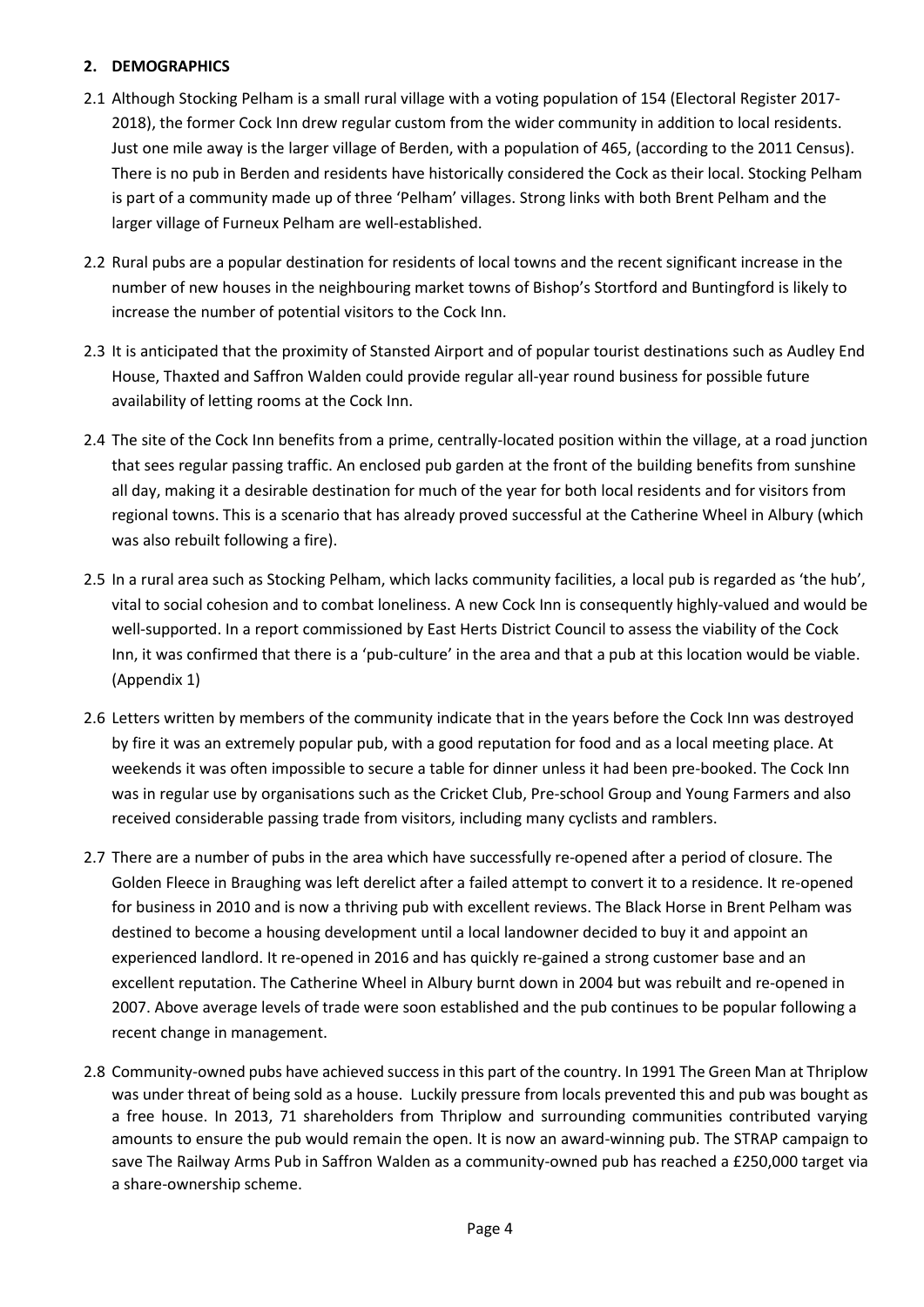### **3. COMMUNITY SUPPORT**

- 3.1 There is a clear demand for the return of a pub in Stocking Pelham, as demonstrated by a previous 320 signature petition and a more recent internet-based petition with more than 2000 names. More than 140 strongly-worded letters were written objecting to the proposal for change of use to a residential dwelling and in support of the nomination of the Cock Inn as an Asset of Community Value (ACV).
- 3.2 A survey was conducted via an email sent out to 160 people (not all of whom reside in the parish) on  $8<sup>th</sup>$ March 2018, requesting a Yes or No response to the following statement: *I/We support the principle that Stocking Pelham Parish Council purchase the Cock Public House in Stocking Pelham*. It was made clear that the purchase of the pub by Stocking Pelham Parish Council will not affect the annual precept so will have no impact on Council Tax. There were 50 responses from local residents to this survey; 49 were 'Yes' email responses and there was a single 'No' response. (Appendix 2)
- 3.3 Signatures were also collected in person from parish residents on 24<sup>th</sup> and 25<sup>th</sup> November 2018, for a petition in support of the following statement: *I am in favour of the Parish council, on behalf of Stocking Pelham, purchasing the Cock Public House. The purchase will be financed with a mortgage from the Public Works Loan Board.* Of the 56 residents (who were available at the time of the survey and did not take part in the earlier email survey) all but two signed the petition. (Appendix 2)
- 3.4 Of the 154 names on the Electoral Register for Stocking Pelham Parish 2017-2018, there were 106 responses, 103 (97% of those that responded) of which were in favour. This means that 66% of the local community have registered their support for the application by SPPC for a government loan in order to purchase the Cock Inn as a community pub.
- 3.5 A 'Pop-up pub' event on 28<sup>th</sup> September 2018 in the local Village Hall, in support of the Save the Cock Inn campaign was widely advertised, including leaflets delivered to the homes of residents. The event was effectively an open meeting to gauge the level of support for the SPPC plans to purchase the pub. More than 100 members of the community attended the event and declared their support.
- 3.6 Following the success of the Pop-up Pub, a Save the Pub Action Group has been formed to facilitate continued communication and support for the Cock Inn within the community. The group's remit will include setting up a website, carrying out questionnaires, fund-raising and applying for grants.

### **4. VISION**

Our vision is to purchase the Cock Inn for the benefit of the community and to secure its future as a thriving pub that serves a selection of real ales and good pub food.

*Our aim is to secure the future of the Cock Inn for the benefit of Stocking Pelham and the wider community as a flourishing, friendly and welcoming village pub. The pub will be a free house that serves local and guest beers and sensibly priced, freshly cooked, good food prepared using locally sourced ingredients. It will be the hub of the village as a place for social gathering, cultural activities, somewhere to meet people and exchange information, and it will promote a cohesive and friendly community in the area. It is our intention that the pub will work closely with and in support of the other community facilities and clubs in the area. We will also work hard to ensure that the Cock Inn becomes a "destination pub" attracting customers from a wide area, including local market towns. There is potential for guest room accommodation offering visitors the benefits of countryside tranquillity and of easy access both to Stansted Airport and to local tourist attractions.*

It is envisaged that morning coffee and afternoon teas would be offered as well as the usual lunchtime and evening trade. Both regular clubs/groups and occasional events, such as Classic Car meetings, cycle rides, rambles etc would be organized to boost revenue. With good management, it is envisaged that the Cock Inn will establish an enviable reputation for both food and service, a formula that has proved very successful at The Black Horse in Brent Pelham and at The Green Man in Thriplow.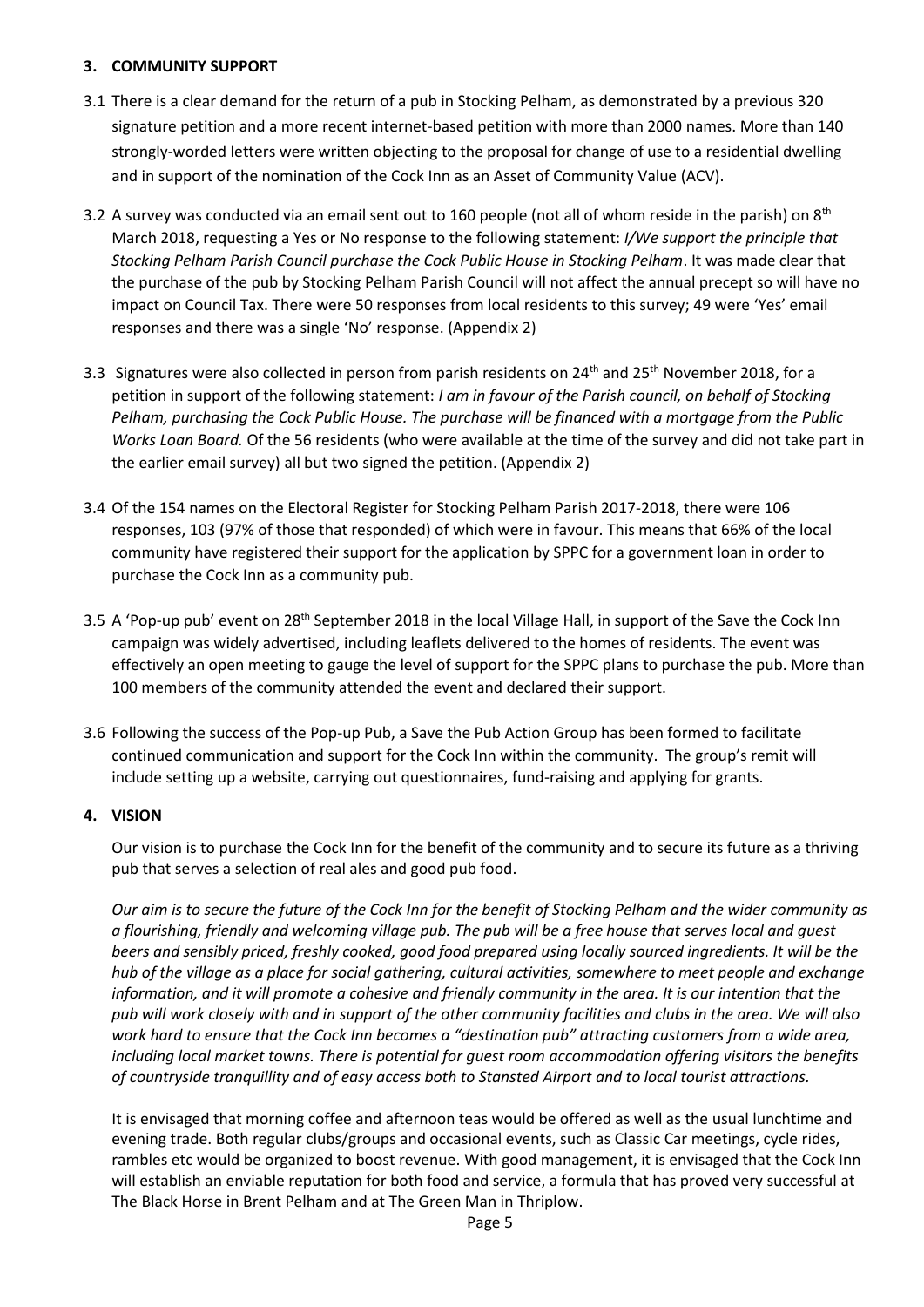#### **5. PROPOSED OPERATING MODEL**

- 5.1 Stocking Pelham Parish Council will purchase the site with a loan from the Public Works Loan Board of HM Treasury, if approved by MHLCG. The loan will allow the Parish Council to purchase the site at a reasonable price from the developer, finish the work necessary to operate as a public house, re-apply for a premises licence, appoint a tenant and open for business.
- 5.2 The Parish Council will take the role of commercial landlord for the site, letting the property to a tenant who will operate the public house. The Parish Council will secure enough rent from the tenant to service the loan on the property and to maintain a fund for any improvements to the property that are not part of the tenant's obligations. The acquisition of the pub will have no effect on the council precept. The Parish Council will be the owner of the site but will not be involved in the day to day pub business.
- 5.3 The Parish Council will appoint a tenant and enter into a rental agreement with him/her to run the licensed business selling food and drink in our premises, and to pay an affordable but realistic rent to the Council. The rent will be set at a level that gives the tenant the opportunity and incentive to run a thriving pub business.
- 5.4 The tenant will run the public house as a commercial venture to make a profit. There is generous 3 bedroomed accommodation on the first floor for the tenant to occupy as part of the tenancy agreement. Alternatively, there is planning permission to construct six letting rooms on the first floor (with a smaller selfcontained apartment for the tenant). This is an option that could be considered by the parish council, should the tenant present a feasible case for this. An application for the six bed & breakfast rooms has already been indicated as acceptable by the local planning authority, East Herts District Council, which needs only to be ratified by a planning obligation called a Section 106 Agreement.
- 5.5 The lounge and dining area are generous and can offer approximately 90 100 covers for seated dining, plus a separate bar area for drinks and snacks. There are plans for a conservatory, which would provide additional dining space.
- 5.6 It is envisaged that the public house will be staffed with up to 5 employees, one of whom will be a qualified and experienced chef. The roles will include part-time and seasonal positions, most of which will be filled by members of the local community, some of whom may opt to offer occasional help on a voluntary basis.
- 5.7 The public house supply chain will include local as well as wider-sourced goods and services and is well placed to take advantage of offerings from local producers and suppliers, thus strengthening the local economy.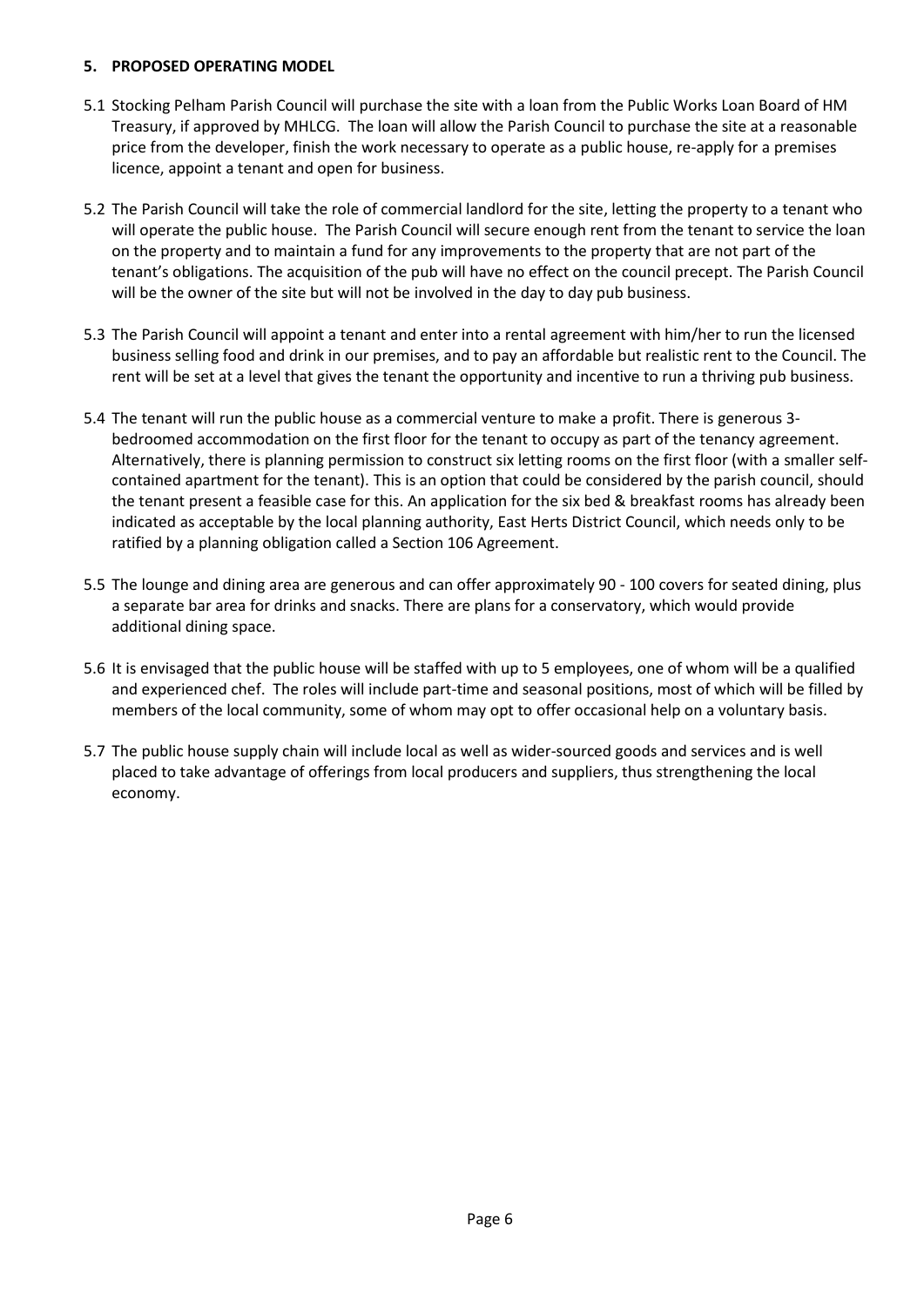### **6. THE PROPERTY**

#### 6.1 **Condition of the property:**

The developer has re-built the Cock Inn in shell form only. A considerable amount of work needs to be done before the Cock Inn can re-open as a public house. Some of the first fix works are incomplete and the second fix has not begun. Although internal walls have been constructed, there are minimal internal fixtures and fittings and the land around the building has not been landscaped. As the property has been vacant for almost 3 years, it is currently showing signs of untidiness and neglect. The completion of the building work is estimated to take six months.

#### 6.2 **Valuation of the Property:**

A valuation of the property was conducted by Mr Brien Walker, FRICS Principal for Snow Walker Chartered Surveyors, following a site visit on 29<sup>th</sup> October 2018 (See Appendix 3).

His valuation of the property as freehold with vacant possession is £140,000. This valuation takes into account the high level of cost anticipated to complete the building works.

Consideration is also given to other country inns in the area. Successful public houses, fully fitted and tradeready sold freehold, without tie and with established trading and providing existing income, are said to be in the £400,000 to £500,000 price range. As the Cock Inn is not currently trading, it might be expected to be at the lower end of this spectrum.

The Brewery Tap in Furneux Pelham is quoted as a comparable pub in the area. At the time of the valuation of the Cock Inn, the Brewery Tap (recently only operating as wet-trade but with space for 88 covers) was available as a freehold pub for £425,000. It has since been sold and will re-open on 14<sup>th</sup> December 2018.

The Cock Inn benefits from more passing traffic than the Brewery Tap and the building is more substantial, with the space for a larger dining area and the potential availability of letting rooms. This suggests that a valuation of the Cock Inn as an operational public house is in the region of £450,000.

A comparison of the 2010 and 2017 ratings assessments for the Golden Fleece in Braughing and the Green Man at Thriplow indicate that the viability of these businesses has increased since they reopened as pubs.

| Pub           | Postcode | Rating assessment 2010 | Rating assessment 2017 |
|---------------|----------|------------------------|------------------------|
| Golden Fleece | SP11 2PG | 28,500                 | 37,000                 |
| Green Man     | SG8 7RJ  | 11,350                 | 24,500                 |

#### 6.3 **Completion of the building works**:

According to the appointed Quantity Surveyor, Mr Ron Davis, (RICS), who visited the site on 29th October 2018, the total estimated costs to complete the Cock Inn are £384,526, exclusive of VAT, (see summary in Table 1 and full costings in Appendix 4).

For the purposes of this business plan, the estimated costs to bring the Cock Inn to an operational state will be a lower figure - £310,000, including VAT. This is because the Parish Council fully expect to make significant savings (approximately £75,000) in some aspects of the building work, by virtue of the goodwill that the project is expected to generate in the form of donations/support from local businesses and through the use of voluntary help for tasks such as decorating. Additional savings can be expected by refitting with second-hand rather than new kitchen and bar equipment.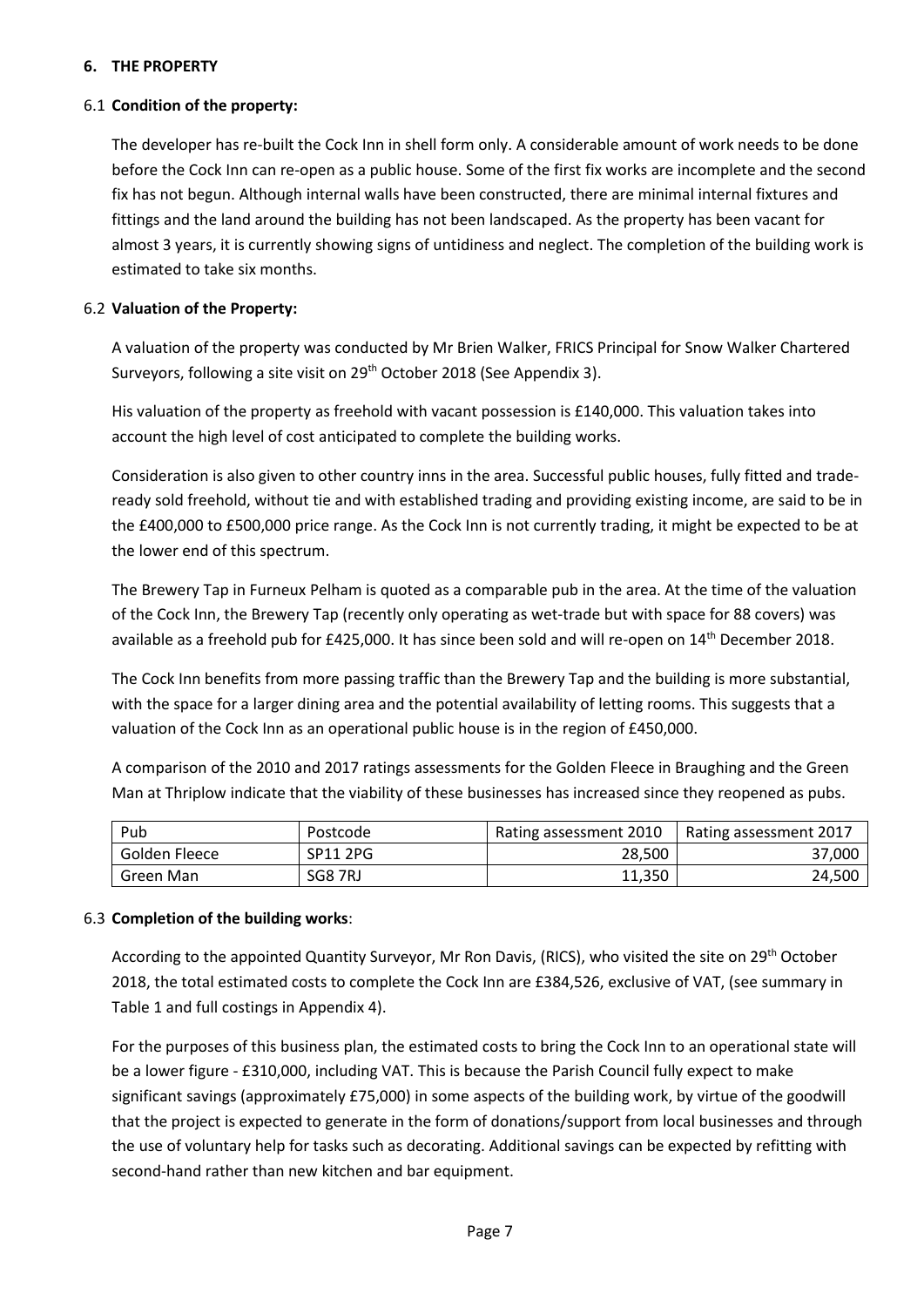**Table 1:** A summary of the estimated costs to complete the Cock Inn (to an operational state) Costings as provided by appointed Quantity Surveyor, Ron Davis, October 2018

| <b>Item</b>                      | Work to be done                      | Estimated cost (excl VAT) |
|----------------------------------|--------------------------------------|---------------------------|
| <b>SERVICES</b>                  |                                      | £69,000                   |
|                                  | Service connections                  | £6,500                    |
|                                  | Electrical                           | £35,000                   |
|                                  | Heating                              | £27,500                   |
| <b>FINISHING</b>                 |                                      | £102,392                  |
|                                  | Plastering                           | £41,404                   |
|                                  | Insulation                           | £8,850                    |
|                                  | Joinery                              | £24,388                   |
|                                  | Floors and walls                     | £27,750                   |
| <b>FIXTURES &amp; FITTINGS</b>   |                                      | £82,500                   |
| (non-trade)                      |                                      |                           |
| <b>DECORATING</b>                |                                      | £21,634                   |
| <b>EXTERNAL WORKS</b>            |                                      | £110,500                  |
|                                  | Clear site and level                 | £15,000                   |
|                                  | Construct entry road and<br>carpark. | £72,500                   |
|                                  | Complete patio.                      | £9,000                    |
|                                  | Soft landscaping, fencing,           | £17,500                   |
|                                  | signage, drainage                    |                           |
| <b>SITE SET UP</b>               |                                      | £10,000                   |
| <b>Total cost</b>                |                                      | £399,526                  |
| <b>TOTAL COST with Credit of</b> |                                      | £384,526                  |
| £15,000 (or materials on site    |                                      | This is exclusive of VAT. |
| and work begun)                  |                                      |                           |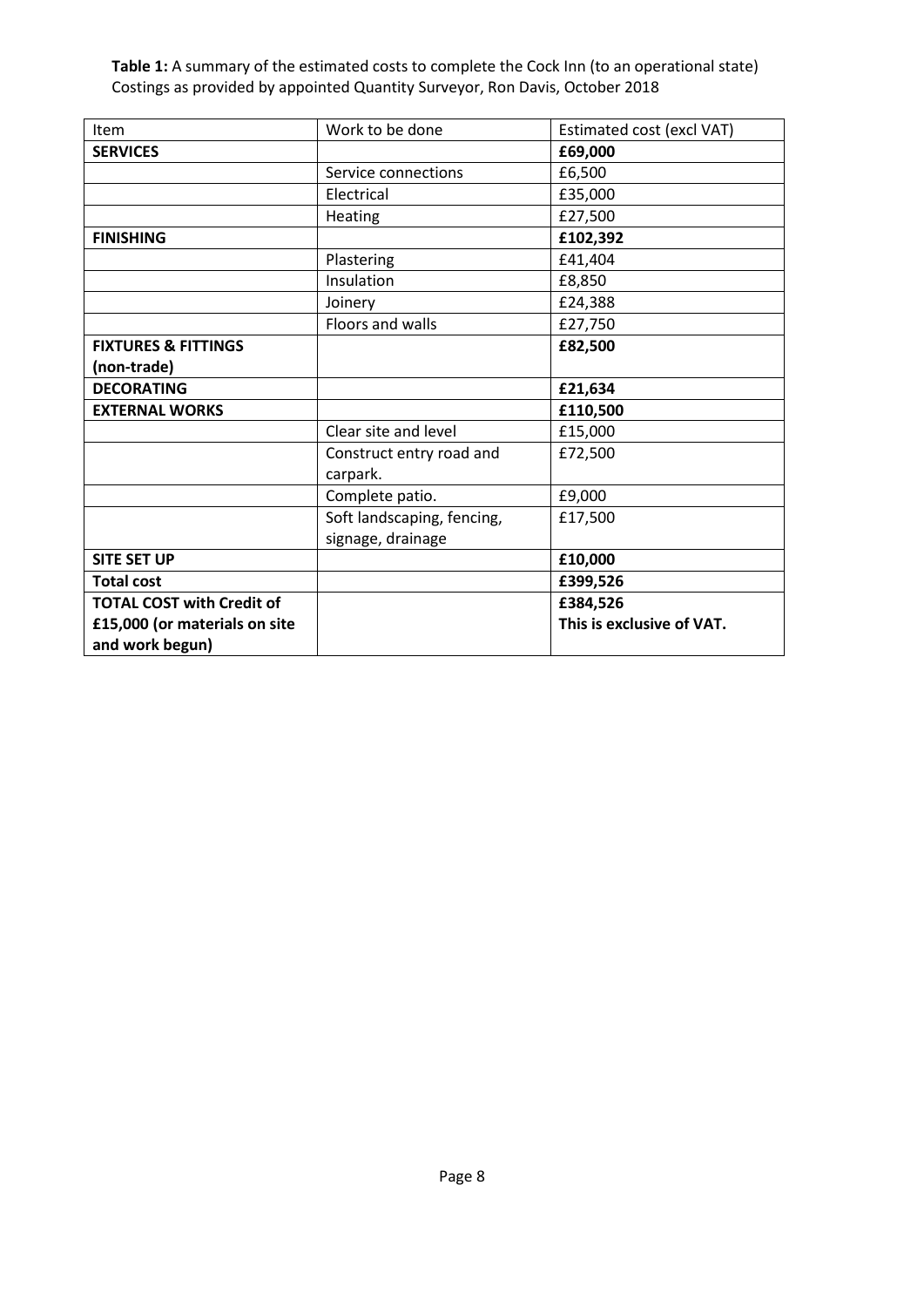### **7. ACQUISITION OF THE COCK INN – proposal in detail**

Stocking Pelham Parish Council has authority and competence to apply for borrowing approval from the MHCLG for funds from the Public Works Loan Board (HM Treasury) to be applied to purposes identified in schedule 1 to the Local Government Act (2003) to sustain or enhance community facilities. These purposes can include the acquisition of a village pub to retain it as a community asset, once authority to borrow has been secured from the MHCLG.

A sum of £600,000 will provide sufficient capital to purchase the pub, carry out any initial remedial capital works necessary to enable the pub to re-open, cover set up costs, and provide sufficient working capital to purchase a trading inventory and establish an appropriate contingency to meet unforeseen costs.

NOTES:

- $\circ$  A valuation of the property as a freehold pub ready to trade and following a period of three years in which to reach its full trading potential is estimated to be £450,000.
- o The total costs involved in making the pub ready to trade are estimated to be £310,000.
- $\circ$  SPPC therefore expect to offer to purchase the pub at a discounted price of £140,000, the sum established by Brien Walker as its existing value.
- o A sum of approximately £40,000 is contingency in case of over-budget refurbishment costs and/or a limited period in which there is a gap in the rental income.
- $\circ$  A sum of £35,000\* will be recovered by SPPC when the tenant purchases the trading inventory from the SPPC.

| Costs involved in acquisition of property            |          | £173,000 |
|------------------------------------------------------|----------|----------|
| Purchase price of property                           | £140,000 |          |
| VAT                                                  | £28,000  |          |
| Legal fees                                           | £5,000   |          |
| <b>Completion of building work and refurbishment</b> |          | £310,000 |
| (including design fees and VAT)                      |          |          |
| <b>Services</b>                                      | £70,000  |          |
| Finishing - interior                                 | £100,000 |          |
| Fixtures and Fittings (non-trade)                    | £80,000  |          |
| Decorating                                           | £20,000  |          |
| External                                             | £40,000  |          |
| <b>Start-up costs</b>                                |          | £40,000  |
| Legal fees for tenancy agreement                     | £5,000   |          |
| Trade Inventory*                                     | £35,000  |          |
| <b>Other costs</b>                                   |          | £77,000  |
| Loan repayments for first year following acquisition | £30,000  |          |
| Other costs (inc premises licence)                   | £7,000   |          |
| Contingency                                          | £40,000  |          |
| <b>Total cost</b>                                    |          | £600,000 |

### **Table 2**: Loan Calculations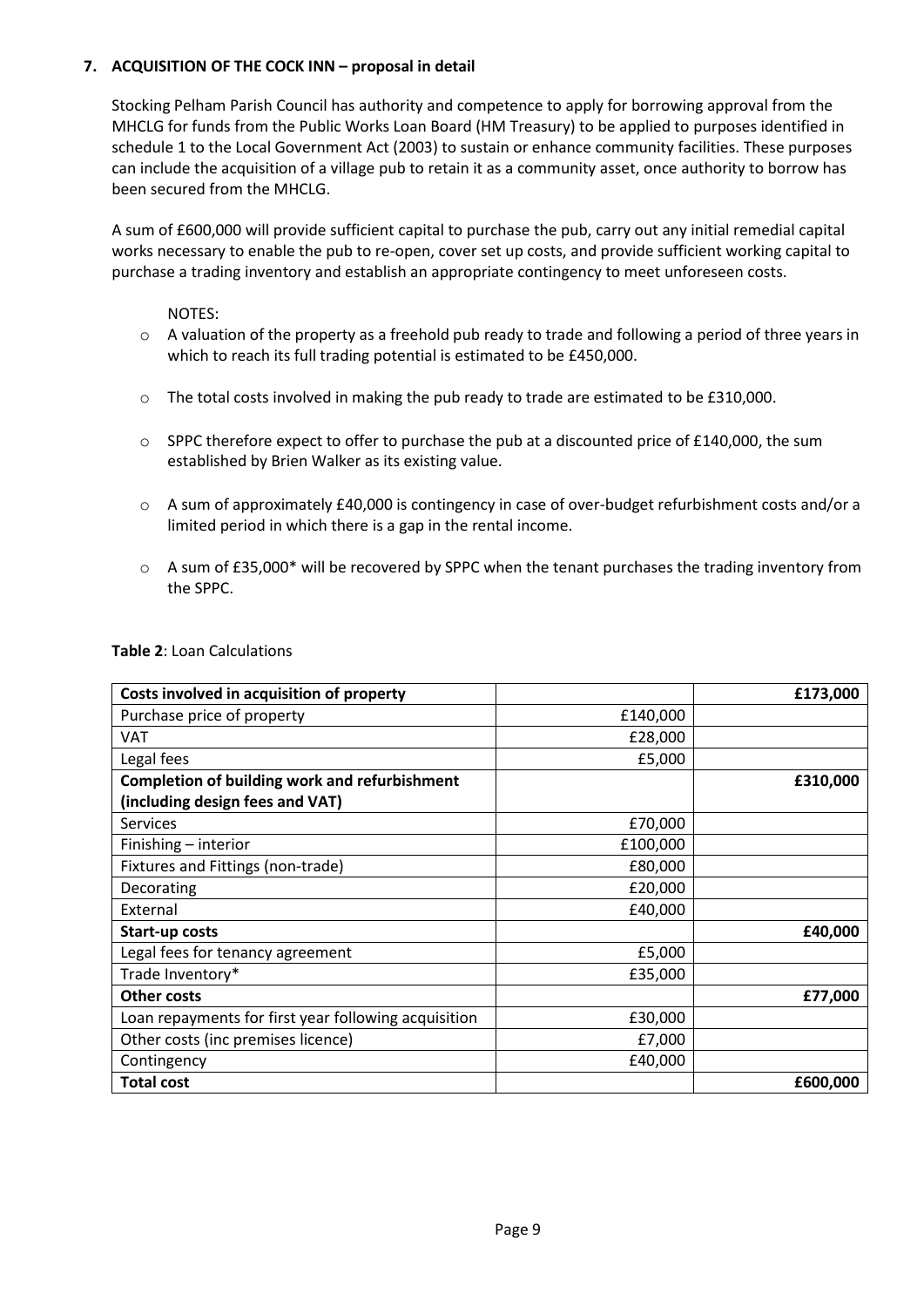#### **8. REPAYMENT OF THE LOAN**

The Parish Council will use rental income from the Cock Inn to service and repay the loan of £600,000.

Based on expected pub turnover of circa £8,000 per week from Year 3 (£400,000 - £450,000 per year) and rent set at 10-14% of turnover, the Parish Council can expect annual rental income to be £40,000 to £50,000 once the pub business is established.

The preferred option for repayment of the loan is the **Annuity method of half-yearly payments**, where each payment consists of a constant amount inclusive of principal and interest. At the time of writing, the Public Works Loan Board quotes a fixed interest rate of 2.76% for a £600,000 loan payable over 30 years. **For a loan of £600,000 repaid over 30 years the annual payments will be £14,614.04 very six months and the total paid at the end of the loan term will be £891,456.44.**

*For the purposes of this business plan; a loan repayment sum of circa £15,000 every six months (£30,000 per year) payable over 30 years will be quoted.*

Following acquisition at a purchase price of £140,000 and allowing six months for the building work to be completed at a cost of £310,000, £150,000 of the £600,000 loan will remain when the pub is ready to open. Loan repayments during pub completion will cost £15,000.

With start -up costs of approximately £40,000, the remaining capital will be in the region of £95,000. A further £15,000 of this will be used to finance loan repayments in the first year of operation. This is so that the tenant can be offered a fixed rate rent at 50% discount for the first year of operation (which is equivalent to a rent-free period of six months). Allowing for VAT and other costs of £35,000, the remaining £40,000 will be a contingency fund.

According to data in 'Running a pub: Cost guide for tenants 2017', by the British Beer Pub Association, a Rural Character Pub might typically have a turnover circa £6,000 per week ie. more than £300,000 per year, (See page 10 of Appendix 5). Figures are also provided for a top-end Rural Character Pub, which could be operating with a turnover of circa £8,000 per week ie. more than £400,000 per year (see page 11 of Appendix 5). Where these figures are to be used in preparing business plans it should be noted that all pubs are unique and that the actual costs incurred will be dependent on the different aims and styles of the business according to the location, the market and the skills of the tenant/lessee. Costs do vary across the country and the size of the business, as well as its focus, will have significant impacts on costs.

The circumstances in which the Cock Inn will re-open are unique in that it has been closed for more than ten years and the new Cock Inn will have a very different architectural style than the former Cock Inn. The starting point will be a public house that is likely to be well-supported by the local community but which will need to build a reputation in order to attract customers from further afield. This growth in the customer base is critical and will be a key consideration in the selection of a suitable tenant. We have assumed that the pub will achieve a reasonable year-on-year increase in turnover until Year 3 at which point the pub will be at a sustainable 'steady-state' level of trade, the tenant having built a good reputation as a dining location and developed an established customer base.

**In view of this predicted scenario, this business plan is based on the model of a Rural Character Pub with a turnover of circa £6,000 per week (c £300,000 per year) as a start-up business in Year 1 and on the model of a Rural Character Pub with a turnover of circa £8,000 per week (c £400,000) as a mature business in Year 3, with a business growth phase in Year 2. These models have been adapted to suit a free-of-tie business (wet costs at £35% of sales, not 45% as quoted for tied models). The growth is shown conservatively as even across food and drink sales. However, the expectation is that food-led sales will show more growth than wet sales (mirroring a growth in the reputation of the pub meals and reflected in an increase in the wages costs).**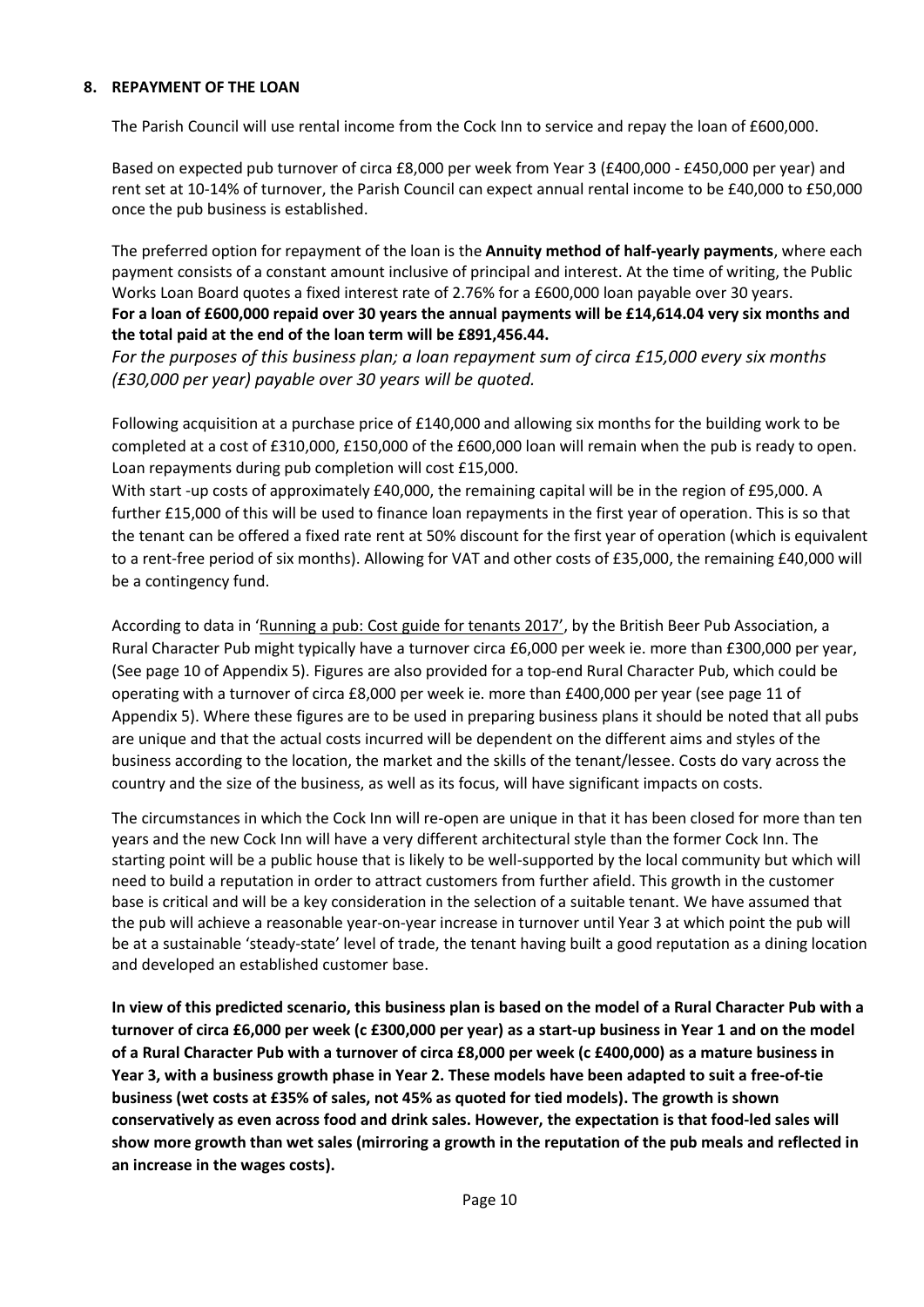In the pub industry rents are typically 10 -14% of turnover or 35-65% of the net profit. We expect to set our rent at 11% of turnover to promote a sustainable business for the tenant and the community.

On the basis that the rent will be 11% of turnover in Year 2 (subject to negotiation), the rent payable by the tenant will be in the region of £40,000 per year, (assuming the turnover is more than £300,000), rising to £45,000 per year in Year 3, when turnover is expected to be rising to more than £400,000 per year. For years 4 and 5, prior to review, the rent will be fixed at £50,000 per year, reflecting maturity of the business. The profit payable into the Contingency fund for year 4 and 5 will be £20,000 per year.

The tenant of the Cock Inn will need to maintain the assets (land and buildings) to uphold their value and ensure that the pub can operate. With a new build property, the costs of maintaining the building should not be prohibitive. The tenancy agreement specifies that the tenant will need to take out property and contents insurance.

| SPPC cash flow        | Year 1 (of operation) |             | Year 2     |           | Year 3     |           |
|-----------------------|-----------------------|-------------|------------|-----------|------------|-----------|
|                       | Income                | Outgoings   | Income     | Outgoings | Income     | Outgoings |
| Rent                  | £18,000               |             | £40,000    |           | £45,000    |           |
| Loan repayment        |                       | $**f15,000$ |            | £30,000   |            | £30,000   |
| Interest (1%)         | 0                     |             | £380       |           | £480       |           |
| <b>TOTAL</b>          | £18,000               | £15,000     | £40,380    | £30,000   | £45,480    | £30,000   |
| SPPC profit           | $+£3,000$             |             | $+£10,380$ |           | $+£15,480$ |           |
| Trade Inventory       | <i>*</i> £35,000      |             |            |           |            |           |
|                       | $+£38,000$            |             | $+£10,380$ |           | $+£15,480$ |           |
|                       |                       |             |            |           |            |           |
| Cumulative<br>£78,000 |                       |             | £88,380    |           | £103,860   |           |
| Contingency           |                       |             |            |           |            |           |

**Table 3:** Stocking Pelham Parish Council cash flow forecast for years 1-3 of pub in operation

\*A sum of £35,000 will be recovered by SPPC when the tenant purchases the trading inventory from the SPPC.

\*\*£15,000 of initial loan repayment of £30,000. Other £15,000 is included in loan calculations (Table 2)

Table 3 shows that there is potential for the parish council to make a profit. This will be invested (in an interest-generating account) as a Contingency Fund and for future investment in the property.

In case of circumstances that result in an unforeseen period with no rental income such as a gap in the lease, the Contingency Fund will be used to finance loan repayments.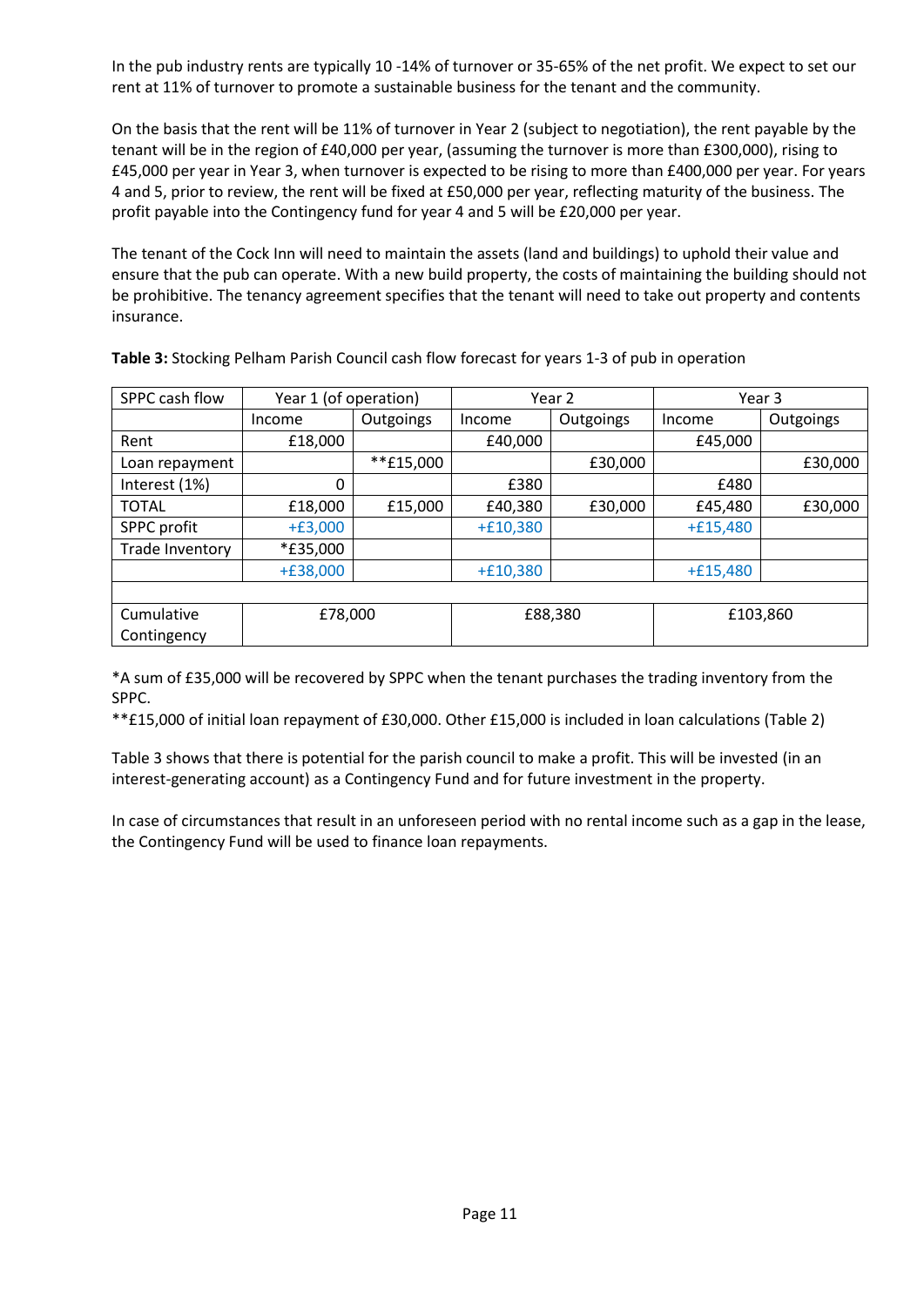### **9. TENANCY ARRANGEMENT and BUSINESS FORECASTS**

- 9.1 If we are successful in purchasing the Cock Inn we will appoint a tenant with the necessary experience and business ability to make a success of running the pub. We have ruled out operating models such as the community directly running the pub on either a volunteer rota basis or by employing a manager. We believe that these models are impracticable and unlikely to be sustainable in the longer term due to the high level of day-to-day operational involvement they would require from the community. Based on our research, we have taken the view that a tenant model is the operating model that is most likely to be successful and which will expose the community to the least risk.
- 9.2 As part of the selection process we will closely examine each prospective tenant's business plan, their view of what the pub will offer its customers, and their plans for its marketing. In particular, we will want to ensure ourselves that their plans consider and reflect our vision for the Cock Inn as set out in this plan. The pub will be owned and let by SPPC so that we, the community, will have control over how the property is managed and improved. It will also enable us to have a continuous constructive dialogue with the tenant about the community's wishes, and one of the main criteria for selection of a tenant will be their willingness to provide for community needs. Whoever we appoint will need to have the energy and enthusiasm to buy into our vision, and to contribute to its ongoing development. Selecting the right tenant will be absolutely critical in ensuring the success and long term future of the pub.
- 9.3 The appointment of an independent operator will be subject to a suitable contract. This contract will specify the tenant's obligations and entitlements in terms of the accommodation, fixtures, fittings and furnishing.

9.4 A Lease agreement will need to cover the following:

- The Lease will be for 15 years with five-year break clauses when a rent review will take place.
- The lease be assignable after five years with the Freeholders sign off being a pre-requisite to any assignment.
- The assigning lessee will have an Authorised Guarantee Agreement which makes the Lessee financially responsible should the new lease holder fail.
- Lease will be inside the Landlord & Tenants Act 1954.
- Rent reviews / increases to be upwards only based on profitability or RPI, whichever is the greater of the two.
- The Lessee will be expected to purchase all trade Fixtures & Fittings.
- Repairs & maintenance are the responsibility of the Lease holder. The lease to be on a full repairing and insuring basis.
- Lease holder to ensure that all repairs and maintenance of the building cause no detriment nor dilute any heritage criteria the building may have.
- The Lessee will be expected to re-decorate the pub every 5 years.
- A dilapidation schedule would be implemented on assignment under which the Lease holder is responsible.
- A penalty clause/surrender fee may be enforced if early exit of the lease occurs.

The lessee will able to operate the Cock Inn on a Free of Tie basis, which will include:

- The freedom to purchase all products from any legitimate supplier they so wish, subject to the Freeholder's expressed wish that goods and services be sourced locally wherever possible.
- All discounts given are the property of the Lessee and do not form part of the Freeholder's business interest.
- All purchases are to be legal and ethical.
- Lessee has the scope to manage the business in order to make it profitable but within the confines of the lease.
- Lessee is self-employed, or employed by a company or partnership party to the lease, and acts as employer to those working in their service.
- Lessee is responsible for adherence to all HMRC legal parameters on employment and payment of all staff.
- Lessee is responsible for the payment of all forms of tax relating to the trading pub business to HMRC.

As the freeholder, Stocking Pelham Parish Council has no responsibility to any legal body and/or supplier in terms of payment and terms of engagement.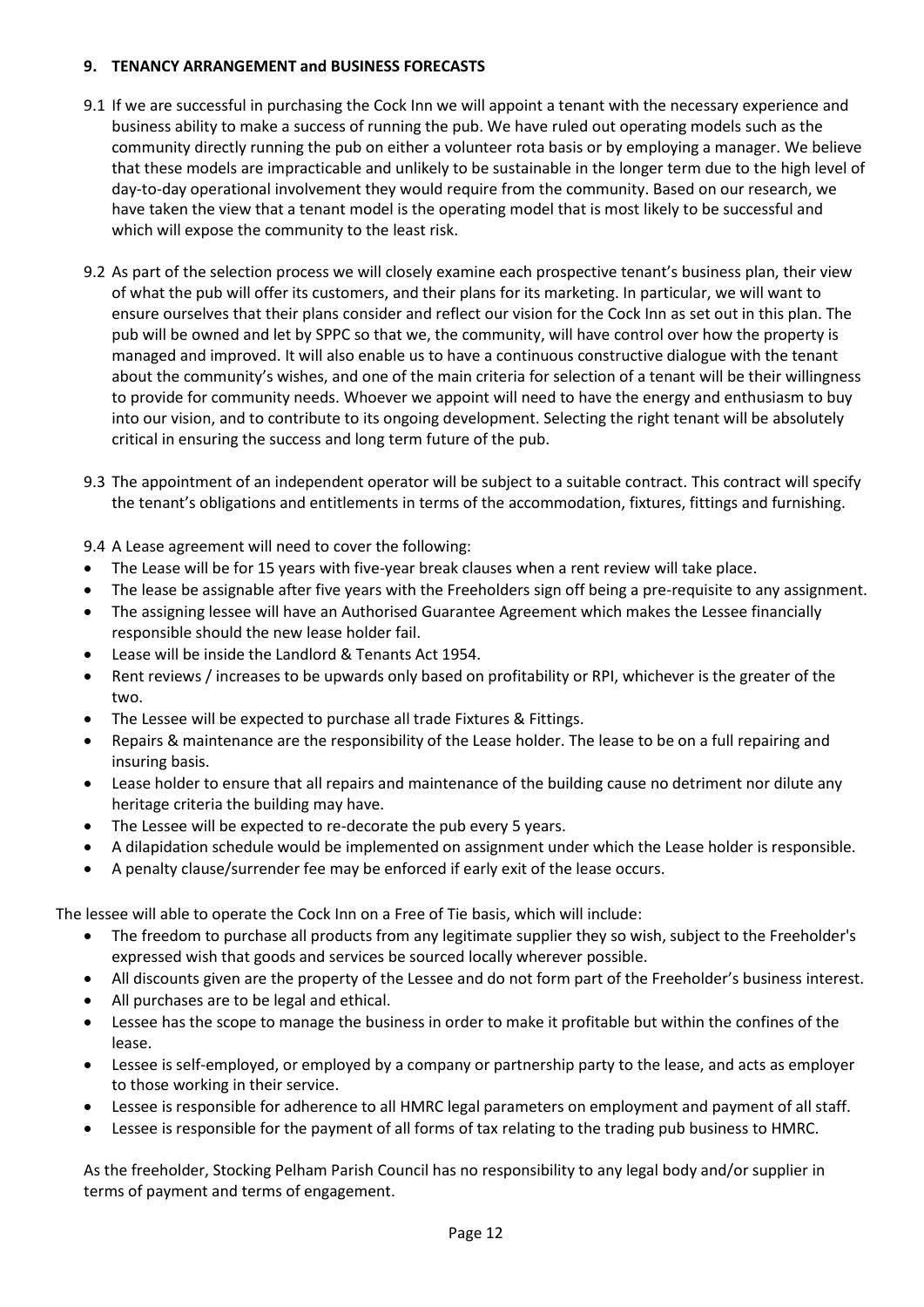9.5 We intend that the pub operates as a free house so the tenant will not be tied to buying beer, wine, spirits and soft drink supplies from a single brewery or pub company at non-competitive prices. These factors taken together mean that the tenant should be able to achieve significantly higher profits than in a tied pub, contributing to a financially stable business and a less frequent turnover of tenants.

Our modelling assumes rent of 10-14% of turnover which is an affordable but realistic rent that gives the tenant the opportunity and incentive to run a profitable pub business and has been shown to be at the right level to attract serious applications from experienced tenants. Of course, the actual level of rent set will be subject to negotiation. We expect however to agree a fixed rent at 50% discount for the first year to give the new tenant a level of certainty while they establish and grow the business. Once we move to the 10-14% rental model we will also set a minimum periodic rent that will be payable, so that SPPC can meet its obligations (in particular finance repayments). We have made what we believe is a realistic forecast of future turnover for the pub business in our financial plans, but to some extent this will be a matter for discussion with potential tenants.

9.6 We have calculated that an initial annual turnover of £300,000 is achievable (see Table 4 below), and would typically support a rent of approximately £36,000 (i.e. 12% of turnover). Turnover would be expected to rise to more than £350,000 per year in Year 2 and to more than £400,000 in Year 3 (Table 5). Profit and Loss Forecasts for Years 1-3 are set out in Table 6.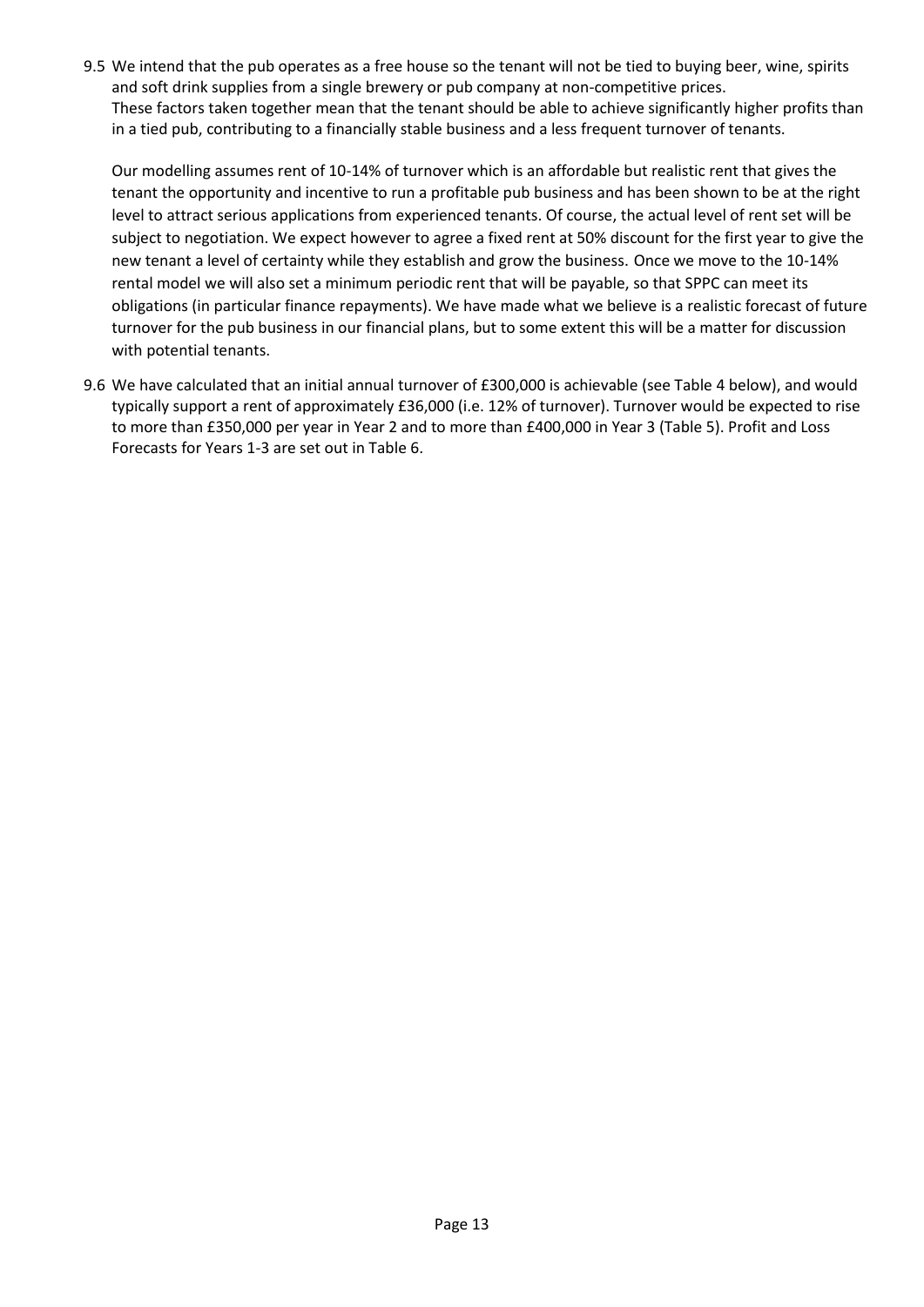### **TABLE 4: ANNUAL ACCOUNT FORECASTS for Year 1 (start-up business)**

Data based on 'Running a pub: Cost guide for tenants 2017', by the British Beer Pub Association; Rural character pub with turnover circa £5,000 - £6,000 per week (£260,000 -£312,000 per year). All figures exclusive of VAT.

| <b>INCOME (Year 1)</b>   | Per week | Per year | % of sales |
|--------------------------|----------|----------|------------|
| Total drinks (wet) sales | £3,000   | £156,000 | 52%        |
| Total food (dry) sales   | £2,600   | £135,200 | 45%        |
| Other income             | £200     | £10,400  | 3%         |
| <b>TOTAL SALES</b>       | £5,800   | £301,600 | 100%       |

| <b>EXPENDITURE (Year 1)</b> | Per week | Per year | % of cost |
|-----------------------------|----------|----------|-----------|
| Cost of drinks              | £1,050   | £54,600  | 50%       |
| Cost of food                | £1,000   | £52,000  | 47%       |
| Other cost                  | £60      | £3,120   | 3%        |
| <b>TOTAL COST</b>           | £2,110   | £109,720 | 100%      |

| <b>OVERHEADS/OPERATING COSTS</b> | Per week | Per year  | % of turnover |
|----------------------------------|----------|-----------|---------------|
| Wages (NB no salary for tenant)  | c £1,500 | c £77,600 | 22.4%         |
| Rates                            | £200     | £10,400   | 3.3%          |
| <b>Utilities</b>                 | £300     | £15,600   | 5.0%          |
| Marketing/promotion              | £100     | £5,200    | 1.6%          |
| Consumables                      | £50      | £2,600    | 0.8%          |
| Waste/cleaning/hygiene           | £50      | £2,600    | 0.8%          |
| Insurance                        | £100     | £5,200    | 1.6%          |
| Other costs                      | £300     | £15,600   | 4.9%          |
| <b>TOTAL OPERATING COSTS</b>     | £2,600   | £134,800  | 40.4%         |

| <b>Gross profit</b>               | £3,690 | £191,880 |
|-----------------------------------|--------|----------|
| Net profit (before rent deducted) | £1.090 | £57,080  |
| Rent at 12% of turnover (50%)     | £340   | £18,000  |
| Profit after rent paid            | £750   | £39,080  |

| Gross profit margin     | 63.6% |
|-------------------------|-------|
| Wet margin              | 65.0% |
| Dry margin              | 61.5% |
| Costs as % of sales     | 36.4% |
| Overheads as % of sales | 44.6% |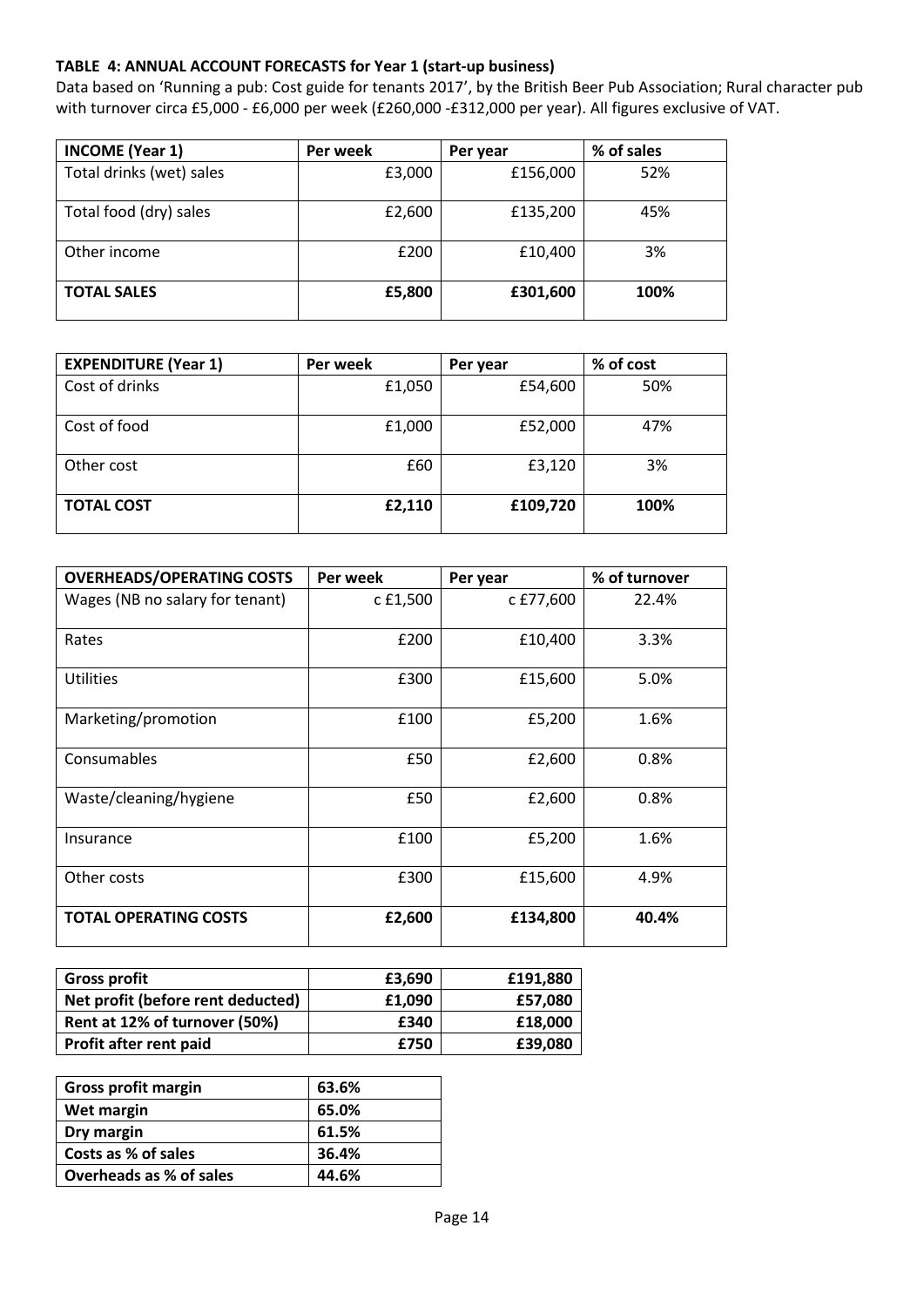### **TABLE 5: ANNUAL ACCOUNT FORECASTS for Year 3 (mature business)**

Data based on 'Running a pub: Cost guide for tenants 2017', by the British Beer Pub Association; Rural character pub with turnover circa £8,000 per week (£416,000 per year). All figures exclusive of VAT.

| <b>INCOME (Year 3)</b>   | Per week | Per year | % of sales |
|--------------------------|----------|----------|------------|
| Total drinks (wet) sales | £4,150   | £215,800 | 52%        |
| Total food (dry) sales   | £3,600   | £187,200 | 45%        |
| Other income             | £250     | £13,000  | 3%         |
| <b>TOTAL SALES</b>       | £8,000   | £416,000 | 100%       |

| <b>EXPENDITURE (Year 3)</b> | Per week | Per year | % of cost |
|-----------------------------|----------|----------|-----------|
| Cost of drinks              | £1,430   | £75,500  | 50%       |
| Cost of food                | £1,400   | £72,800  | 47%       |
| Other cost                  | £100     | £5,200   | 3%        |
| <b>TOTAL COST</b>           | £2,930   | £152,500 | 100%      |

| <b>OVERHEADS/OPERATING COSTS</b> | Per week | Per year | % of turnover |
|----------------------------------|----------|----------|---------------|
| Wages (NB no salary for tenant)  | £1,950   | £101,150 | 24.1%         |
| Rates                            | £240     | £12,700  | 3.3%          |
| <b>Utilities</b>                 | £310     | £16,500  | 4.2%          |
| Marketing/promotion              | £100     | £5,500   | 1.3%          |
| Consumables                      | £50      | £2,500   | 0.6%          |
| Waste/cleaning/hygiene           | £60      | £3,300   | 0.8%          |
| Insurance                        | £120     | £6,250   | £1.7%         |
| Other costs                      | £370     | £19,500  | 5.0%          |
| <b>TOTAL OPERATING COSTS</b>     | £3,200   | £166,400 | 40.0%         |

| <b>Gross profit</b>               | £5.070 | £263,500 |
|-----------------------------------|--------|----------|
| Net profit (before rent deducted) | £1.870 | £97,100  |
| Rent at 11% of turnover           | £868   | £45.000  |
| <b>Profit after rent paid</b>     | £1,002 | £52,100  |

| <b>Gross profit margin</b> | 63.3% |
|----------------------------|-------|
| Wet margin                 | 35.0% |
| Dry margin                 | 61.5% |
| Costs as % of sales        | 36.6% |
| Overheads as % of sales    | 40.0% |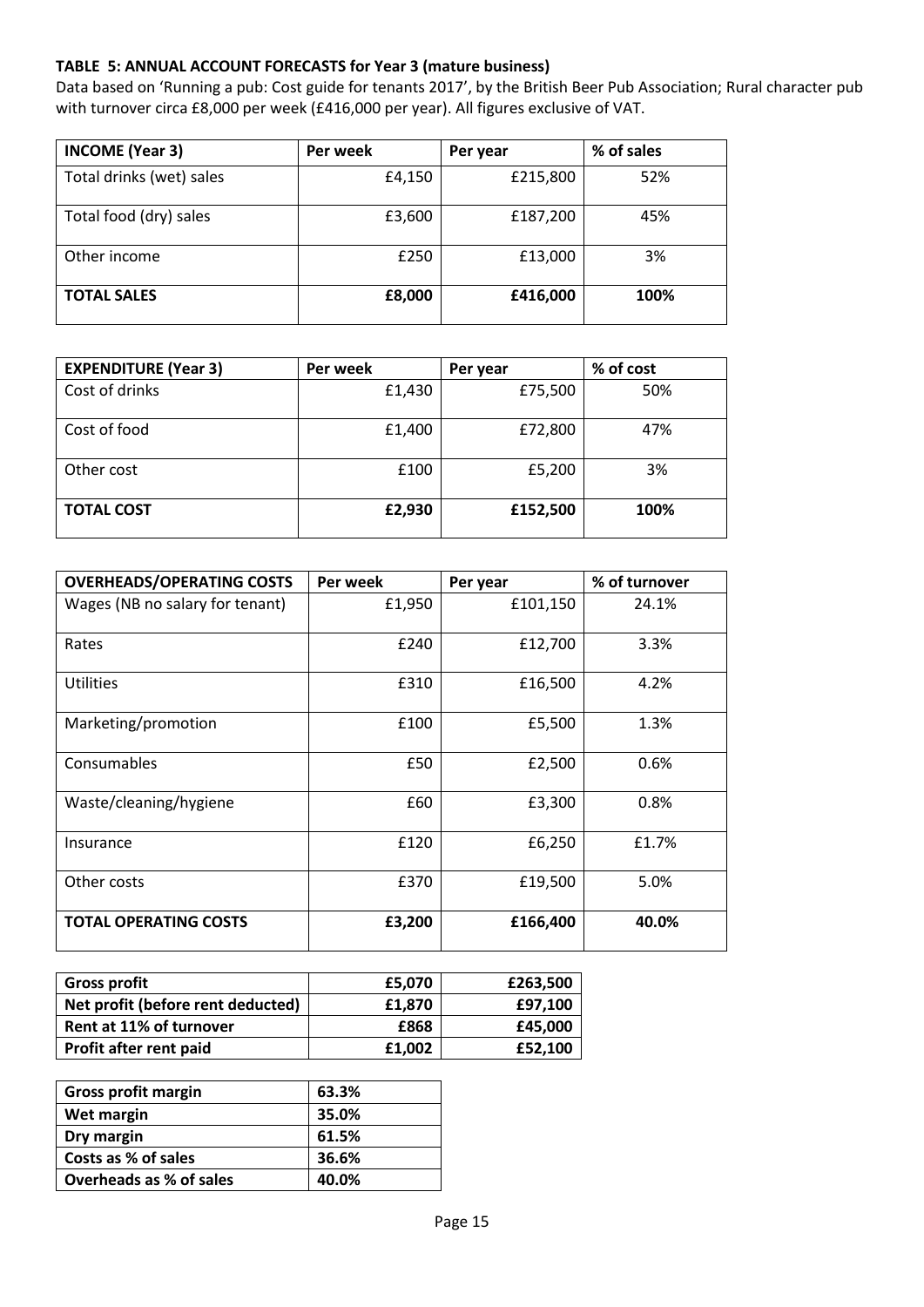# **Table 6: Annual Profit and Loss forecasts for the pub business in Years 1 to 3**

A significant growth in turnover is expected in the two years after start-up. The business is expected to reach a sustainable level at the end of Year 3.

|                               | Year 1   | Year 2   | Year 3   |
|-------------------------------|----------|----------|----------|
| <b>SALES</b>                  |          |          |          |
| Wet sales                     | £156,000 | £184,500 | £215,800 |
| Food sales                    | £135,200 | £170,000 | £187,200 |
| Other                         | £10,400  | £11,500  | £13,000  |
| <b>Total sales (turnover)</b> | £301,600 | £365,000 | £416,000 |
|                               |          |          |          |
| <b>COSTS</b>                  |          |          |          |
| <b>Drinks</b>                 | £54,600  | £64,600  | £75,500  |
| Food                          | £52,000  | £64,500  | £72,800  |
| Other                         | £3,120   | £4,800   | £5,200   |
| <b>Total purchase costs</b>   | £109,720 | £133,900 | £152,500 |
|                               |          |          |          |
| <b>OPERATING COSTS</b>        |          |          |          |
| Wages                         | £77,600  | £85,000  | £100,250 |
| Other overhead costs          | £57,200  | £62,500  | £66,150  |
| <b>Total operating costs</b>  | £134,800 | £147,500 | £166,400 |
|                               |          |          |          |
| <b>Gross profit</b>           | £191,880 | £231,100 | £263,500 |
| Net profit (before rent)      | £57,080  | 83,600   | £97,100  |
| Rent at 11% or turnover       | £18,000  | £40,000  | £45,000  |
| <b>Site EBITDA</b>            | £39,080  | £43,600  | £52,100  |
| <b>EBITDA as % of sales</b>   | 13%      | 12%      | 12.5%    |

NOTES:

- *Year 1: fixed rent of £36,000 (at 50% discount to allow for start-up)*
- Costs are shown on the basis that the pub business is directly operated by the tenant or leaseholder and that their income is derived from the profit remaining after operating expenses and rent payable is deducted.
- All other staff costs are included in data. Figures allow for greater staff costs for food-led pubs, given the need for specialist expertise and the greater labour input required in running a food-led operation.
- The assumption is that the lessee/tenant will live in the 3-bedroom apartment on the first floor.
- There is potential for planning permission to be granted, subject to a legal agreement, for the first floor accommodation to be altered to create six letting rooms (with en-suite facilities) and a 1-bedroom apartment for the tenant. Such an alteration to the upstairs accommodation would need to be agreed with the parish council. This would increase the pub turnover but would make the tenant accommodation suitable for a single tenant or married couple rather than for a family.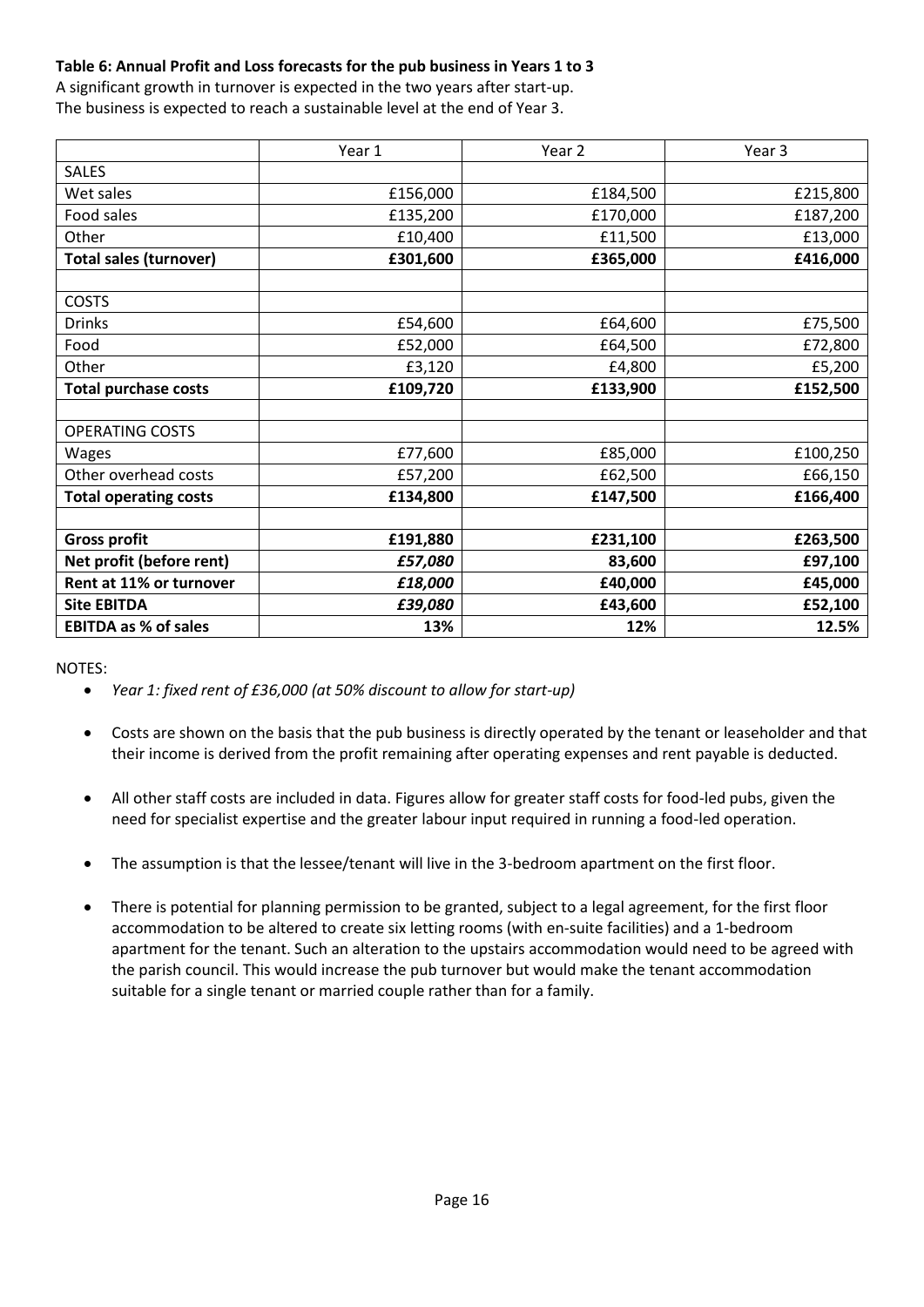### **10. SWOT Analysis**

#### **STRENGTHS**

- Excellent location at the centre of the village and close to towns (Bishops' Stortford, Buntingford, Saffron Walden)
- Close to tourist destinations Audley End, Duxford, Cambridge
- A wide base of regular local customers who we anticipate will quickly return to a well-run and welcoming pub.
- Community owned pubs can, and do, attract significant custom for the very reason that they are owned by a community group or Parish Council.
- Various local clubs and groups who will welcome the reopening of the pub.
- The village is on a main cycling route and is often visited by ramblers.
- The commitment of the wide support base who will encourage their friends and family to use the pub.
- A good reputation in the past for good quality food, hospitality and atmosphere.
- There is good outside space for a beer garden at the front of the property
- The business will own the freehold and will not be tied to any brewery and is therefore free to negotiate the best deals for the supply of food and drink.
- The company will appoint an experienced licensee who will be able to live at the pub and will manage the day to day running of the pub.

#### **WEAKNESSES**

- The pub has not been open since 2008.
- The premises are new and lack the original features of the former pub.
- No recent trading figures on which to base future turnover predictions.
- Parish Council has limited experience in licensed trade.

#### **OPPORTUNITIES**

- To build a new brand and reputation based on quality, community and value.
- Support for local employment and use of locally-produced goods and services.
- To develop new customer bases including walkers and cyclists, (with a "Walks and Rides from the Cock Inn" booklet), people in search of locally sourced, good quality food, and craft beers.
- A spacious bar area which has yet to be fitted out so offers flexibility in bar/dining layout.
- The pub has potential for six letting rooms for bed and breakfast guests.
- To provide additional community amenities and strengthen social cohesion.
- To restore a village pub for future generations and to ensure the sustainability of a rural community.

### **THREATS**

- Unexpected build/repair costs
- Unable to find a suitable tenant to run the pub as a commercial venture.
- Despite all the work and effort, an economic downturn may lead to insufficient use of the pub and the business proves not to be profitable and consequently unviable.

### **ADDRESSING WEAKNESSES AND THREATS**

### **The pub has not been open for ten years**

Emphasis will be placed on regaining former customers and attracting new ones. We will require that the new tenant's business plan addresses marketing the pub with a well thought out and achievable marketing operation.

### **Lack of original features**

Careful consideration will be given to internal and external design so that the premises is an attractive, comfortable and interesting environment.